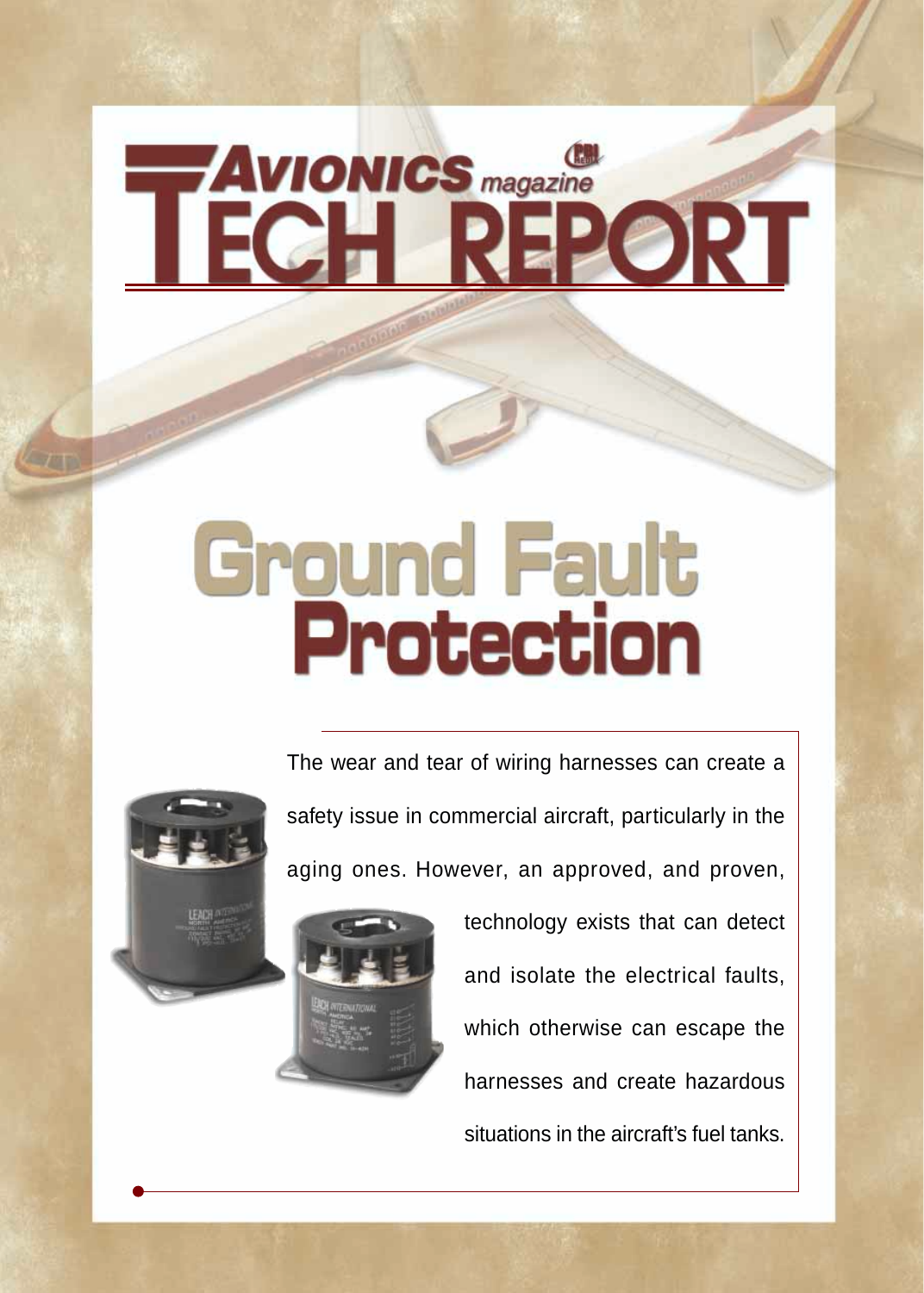A aircraft operators today<br>
not new technology, bu<br>
rather the aging of their<br>
fleets. As aircraft age, to<br>
complex wiring harnesses within major challenge confronting aircraft operators today is not new technology, but rather the aging of their fleets. As aircraft age, the them age, too. Harness deterioration can result in ground faults that could cause significant damage to wiring and equipment. One answer to this problem is ground sensing relays and contactors that can detect and isolate faults within fuel tanks.

# **Threat**

Every day, the wiring harnesses within an aircraft are subject to wear and tear. This occurs from swaying during flight or changes in the harness's chemical makeup due to aging. Over time, ground faults can occur as electrical current escapes these harnesses and seeks easier paths. A humble ground fault inside a fuel tank can become a catastrophic event in a commercial aircraft.

Ground faults aren't the only problem facing aircraft operators; cost control is another major factor. The challenge is to attain reliable ground fault prevention with minimal aircraft downtime, and maximum safety.

In May 2001 the U.S. Federal Aviation Administration (FAA) issued special federal aviation regulation (SFAR) –88, which requires transport-category aircraft manufacturers to modify fuel systems to eliminate the possibility of an ignition source developing within a fuel tank. In response, Leach International Corp. developed its

ground fault isolation solutions that meet SFAR-88 requirements. These products are compatible with the wiring interfaces, footprints and form factors of the components that they replace. Although no protection system is perfect, the ground fault detection technology substantially reduces the chance of electrically induced combustion within aircraft fuel tanks.

# **Concept**

The ground fault isolation unit employs a fundamentally simple and proven technique to detect and isolate electrical faults in fuel tanks. The detection technology compares the total electrical current flowing to the load, or device consuming electrical power, with the current returning from the load. A difference between these two values indicates that the current is returning to the source through an unexpected path, such as a ground fault. Should this happen, the ground fault isolation component automatically and rapidly trips its relay, protecting the aircraft's electrical and wiring system from significant damage.

# **Theory**

The science that underlies this ground fault isolation technology is outlined in the white paper, "Ground Fault Protection," by Mark Thek and M. Critchley of Leach International. (It can be found online at www.leachintl.com/ PDF/Ground Fault Protection Paper.pdf.)



# Leach's K series rela y uses a standard GFI packaging approach. **Generally approach and the standard fault** interrupter technology.

## **About Leach International**

Val Leach, a World War I radio operator in the U.S. Navy, founded Leach International in 1919 as a one-product company. During his service, Leach (shown below) became frustrated with the erratic nature of early two-way radio communications. This irritation inspired him to invent an automatic antenna switch and power relay, the company's first product.



After moving to Los Angeles in 1929, Leach Relay Co. Inc. (as it was then called) began a 10-year expansion of its product line. Leach subsequently developed products for aircraft power switching, as well as for aircraft communications.

When the United States entered World War II in 1941, Leach expanded to the military aircraft market. Val Leach died that same year, at which time company ownership passed through various hands until its present owners acquired it in 1949. During the following years Leach made various achievements, including the invention of "balanced armature" and "balanced force" relays.

In the early 1970s Leach engineers further reduced the size of the "balanced-force" relays by 60 percent. Later in the decade the company applied its new hybrid technology to develop miniaturized timing circuits for time delay relays. In the 1980s, Leach pioneered the development of solid state power controllers and designed and built the first aircraft automated electrical power management system using this technology.

Today, Leach International has more than 1,000 employees and representatives in over 21 countries. It continues its 85-year history with its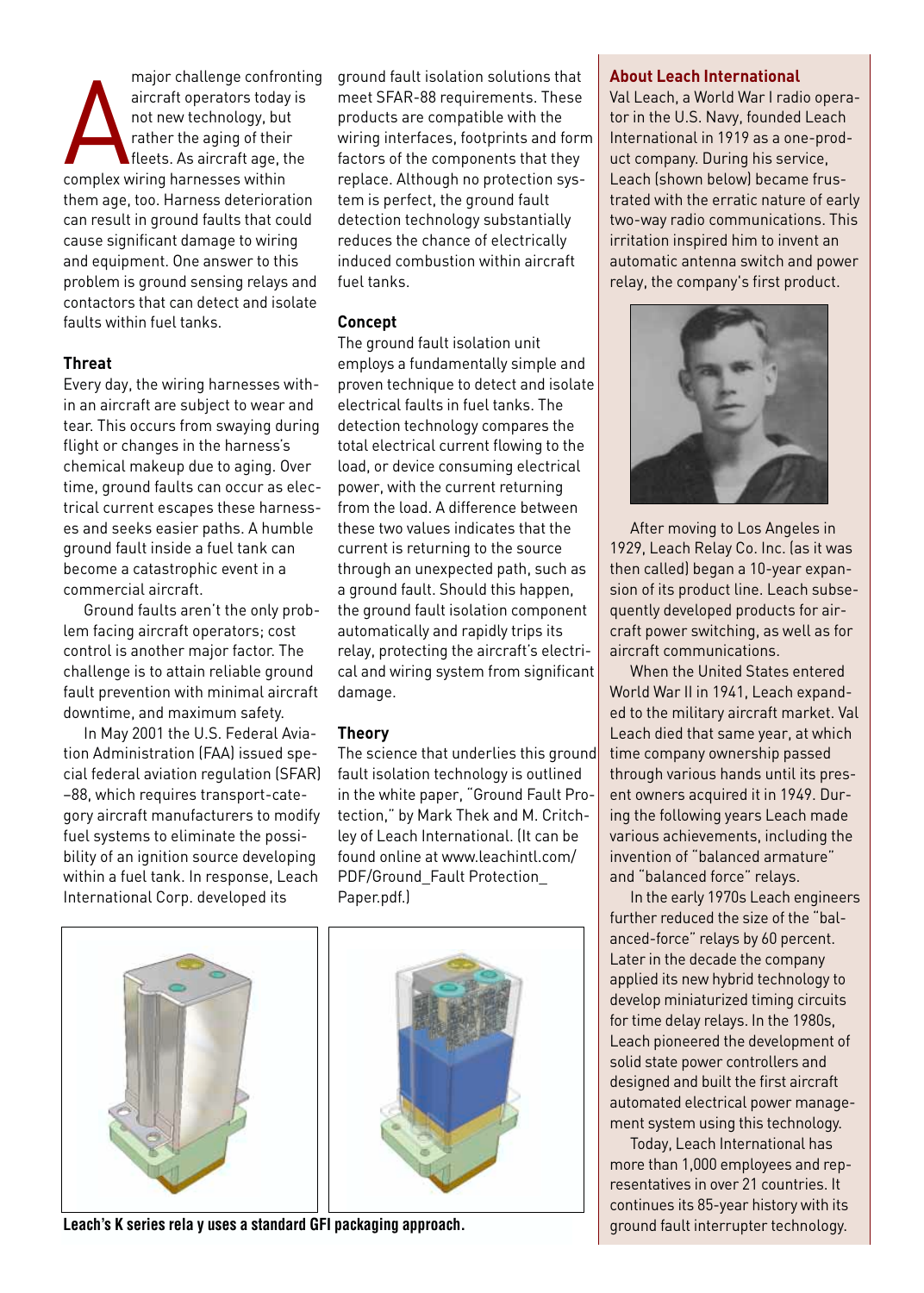

**This schematic diagram of the Leach GFI solution shows the relay's main circuit features.** 

The white paper explains how a ground fault current is formed in three-phase, AC powered loads. It further explains that, with a balanced load, the vector sum of the currents drawn from the three-phase lines will be zero.

# **What It Must Do**

However, a non-zero sum of the current indicates an unbalanced load and that a current is returning to the generator, or current source, via an unintended path.

An effective isolation relay must include a fast contact opening to reduce the fault duration. It also must include accurate sensing in a fault current environment. And the relay must be able to operate in adverse environmental conditions, including power line interference, high-intensity radiated fields (HIRF), and induced surges due to lightning strike.

Finally, to be of practical and economic value to aircraft operators, ground fault isolation relays must physically match the form, fit and function of the original equipment manufacturer (OEM) relays they are replacing. They must do so to keep the operator's maintenance intervals and material costs to a minimum.

## **Application**

When it comes to ground faults and fuel tanks, two vulnerable areas need to be protected from electrical mishaps. The first is the fuel pump's circuitry. The second is the wiring "upstream" from the pump.

Leach International's ground fault interrupt (GFI) relays protect the first area by detecting and isolating fuel pump ground faults. The company's fault current detection (FCD) relays protect the upstream wiring by detecting fuel pump ground faults and phase-to-phase shorts in the fuel pump and downstream wiring.

Through the use of a proprietary electronic circuit design, the GFI and FCD relays trip affected circuits to open positions within 10 milliseconds. They thereby minimize the potential of combustion inside the fuel tank.

To aid in troubleshooting, all of Leach International's FCD and GFI components come with a built-in test (BIT) feature, which allows aircraft mechanics to verify that the fault sensing is functional. A visual trip indicator on each device also alerts mechanics that a ground fault has occurred.

# **GFI H-Type Contactor**

Leach International's H-type contac-

tors are power-switching devices used throughout the Boeing family of aircraft. This includes B727 through B777 and DC-10, MD-10 and MD-11 aircraft. (Boeing selected Leach International as the exclusive supplier of FCD and GFI relays in December 2003.) It therefore was natural for Leach International to produce an Htype contactor with ground fault interrupt protection, which is virtually identical to the original H contactor. Currently, other aircraft manufacturers are evaluating Leach International's technology.



**A relay with GFI (right) is a drop-in replacement of the the standard Leach Intrnational balanced armature relay (left).**

The only difference between the original H-type contactor the GFIenhanced version is that the latter is 0.40 inch (1 cm) taller and weighs approximately 2 ounces (0.05 kg)